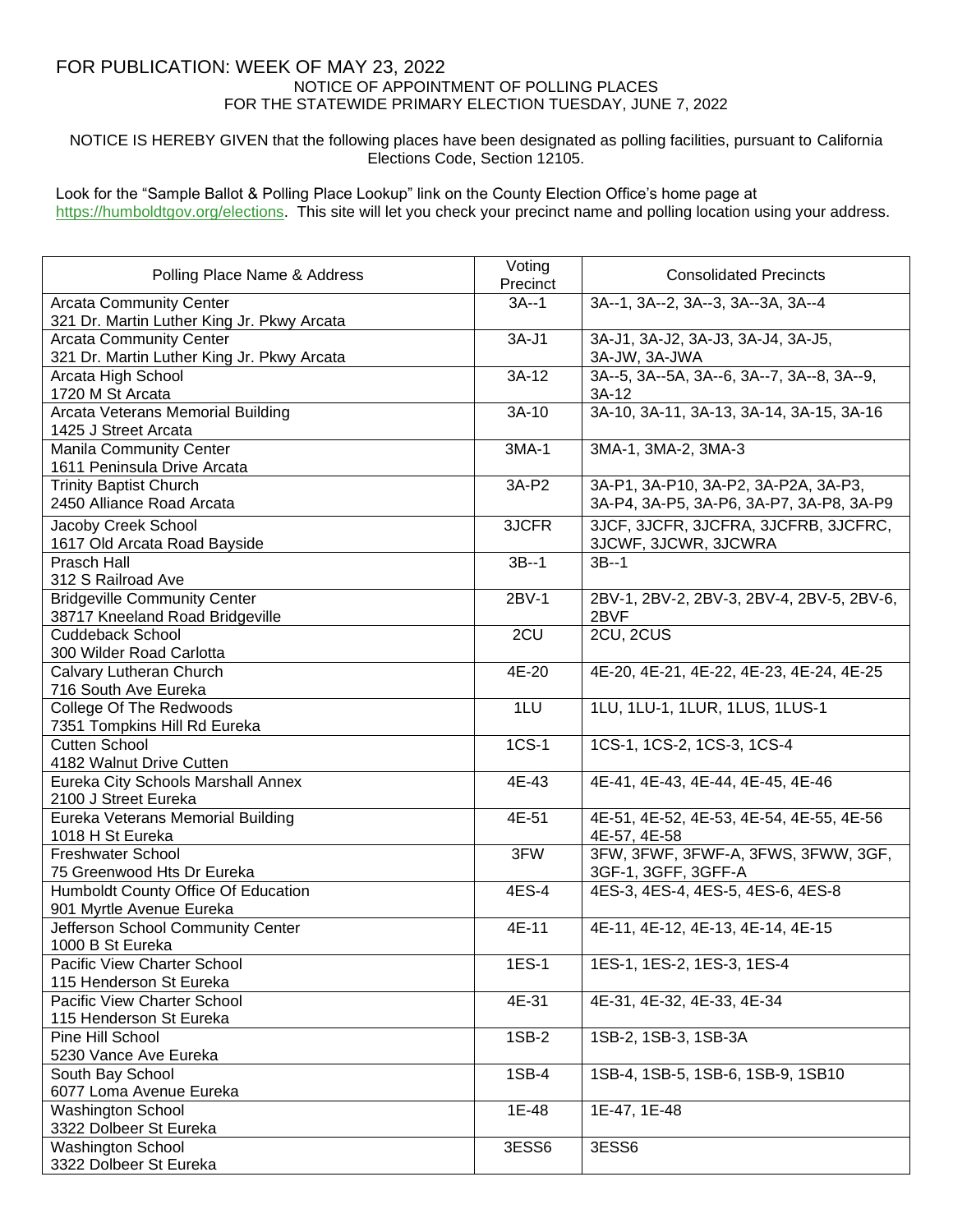## FOR PUBLICATION: WEEK OF MAY 23, 2022

| Zoe Barnum High School - Lincoln Site       | 1E-30        | 1E-30, 1E-35, 1E-36, 1E-37, 1E-38, 1E-39 |
|---------------------------------------------|--------------|------------------------------------------|
| 216 W Harris St Eureka                      |              |                                          |
| <b>Humboldt County Fairgrounds</b>          | $1F-1$       | $1F-1$                                   |
| 1250 5th Street Ferndale                    |              |                                          |
| <b>Humboldt County Fairgrounds</b>          | 1FS          | 1FS, 1FSF, 1FSF-1, 1FSL, 1FSRF, 1FSRF-1  |
| 1250 5th Street Ferndale                    |              |                                          |
| Fortuna Community Health Center - Open Door | $2F-R1$      | 2F--3A, 2F-R1, 2F-R2                     |
| 3750 Rohnerville Rd Fortuna                 |              |                                          |
| Fortuna Veterans Memorial Building          | $2F-2$       | 2F--1, 2F--2, 2F--3, 2F--4, 2F--5, 2F--6 |
| 1425 Main St Fortuna                        |              |                                          |
| <b>Toddy Thomas Middle School</b>           | $2F-R3$      | 2F-R3, 2F-R4, 2F-R5                      |
| 2800 Thomas St Fortuna                      |              |                                          |
| <b>Toddy Thomas Middle School</b>           | $2HV-1$      | 2HV-1, 2HV-2, 2HVF, 2HVW                 |
| 2800 Thomas St Fortuna                      |              |                                          |
| Redwood Playhouse                           | 2SH-4        | 2SH-4, 2SH-5, 2SH-5A, 2SH-6, 2SH-6N,     |
| 286 Sprowel Creek Rd Garberville            |              | 2SHF6, 2SHS5                             |
| Redwood Playhouse                           | 2SH-4A       | 2SH-4A, 2SH-4B, 2SHF4, 2SHF7, 2SHF9,     |
| 286 Sprowel Creek Rd Garberville            |              | 2SHS4, 2SHS4A, 2SHS4B, 2SHS4C,           |
|                                             |              | 2SHS4D, 2SHS4E, 2SHS7                    |
| Hoopa Neighborhood Facility                 | $5KT-4$      | 5KT-4, 5KT-5                             |
| 11860 Highway 96 Hoopa                      |              |                                          |
| <b>Azalea Hall</b>                          | 5MK-6        | 5MK-6, 5MK-6A                            |
| 1620 Pickett Road McKinleyville             |              |                                          |
| <b>Azalea Hall</b>                          | <b>5MK-7</b> | 5MK-7, 5MK-8                             |
| 1620 Pickett Road McKinleyville             |              |                                          |
| Christ The King Catholic Church             | 5MK-1        | 5MK-1, 5MK-3                             |
| 1951 McKinleyville Ave McKinleyville        |              |                                          |
| <b>Fieldbrook School</b>                    | 5FB          | 5FB, 5FBS                                |
| 4070 Fieldbrook Road McKinleyville          |              |                                          |
| McKinleyville Union Middle School           | 5MK-5        | 5MK-5, 5MK-5A                            |
| 2285 Central Ave McKinleyville              |              |                                          |
| Seventh Day Adventist Church                | 5MK-2        | 5MK-2, 5MK-4B                            |
| 1200 Central Ave McKinleyville              |              |                                          |
| Seventh Day Adventist Church                | 5MK-4        | 5MK-4, 5MK-4A                            |
| 1200 Central Ave McKinleyville              |              |                                          |
| <b>Monument Middle School</b>               | $2R - 1$     | $2R-1, 2R-2$                             |
| 95 Center Street Rio Dell                   |              |                                          |
| <b>Trinidad Union School</b>                | $5T - 1$     | $5T-1$                                   |
| 300 Trinity St, Trinidad                    |              |                                          |
| <b>Trinidad Union School</b>                | $5TU-4$      | 5TU-2, 5TU-3, 5TU-4                      |
| 300 Trinity St, Trinidad                    |              |                                          |
| Willow Creek C S D                          | 5KT-6        | 5KT-6, 5KTF6, 5KTS6                      |
| 135 Willow Rd Willow Creek                  |              |                                          |
|                                             |              |                                          |

## **MAIL BALLOT PRECINCTS Return ballot by 8PM Election Day**

| 1E-26    | 1E-26, 1E-27, 1E-28, 1E-29           |
|----------|--------------------------------------|
| $1F - 7$ | 1F-10, 1F--7, 1F--8, 1F--9           |
| $1FS-1$  | 1FB-1, 1FS-1, 1FS-10, 1FS-11, 1FS-2, |
|          | 1FS-3, 1FS-5, 1FS-6, 1FS-8           |
| 1FS-4    | 1FS-4, 1FS-7                         |
| $1FS-9$  | $1FS-9$                              |
| 1MU      | 1MU                                  |
| 1MUF     | 1MUF, 1MUVF                          |
| 1RD      | 1RD, 1RD-1, 1RDF, 1RDF-1, 1RDF-2     |
|          | $1RDF-3$                             |
| $1RV-2$  | 1FSL2, 1RV-2, 1RV-3                  |
| 1SB-1    | 1SB-1, 1SB12, 1SB13, 1SB14, 1SB15,   |
|          | 1SB15-1, 1SB17, 1SB-7, 1SB-7A        |